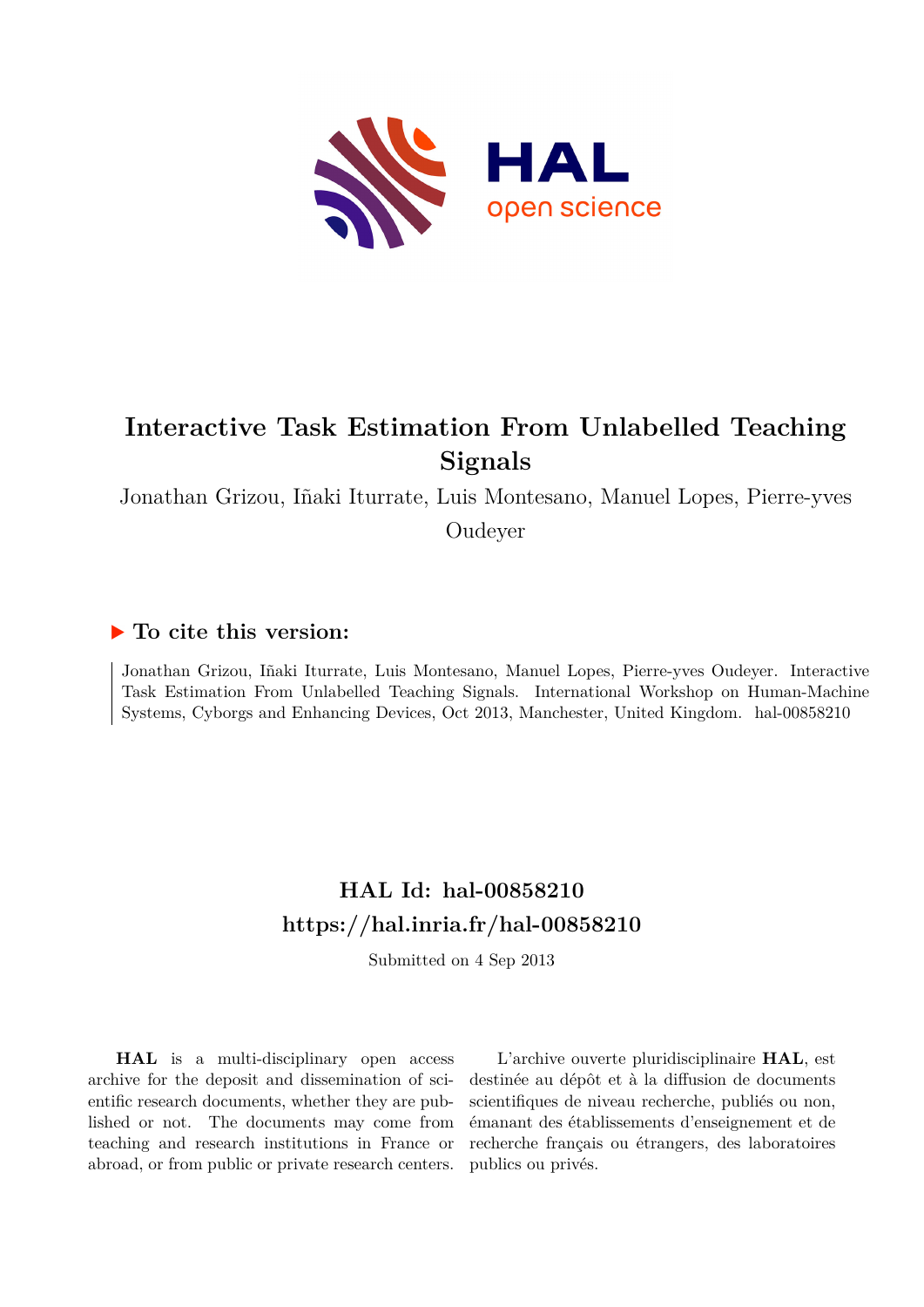# Interactive Task Estimation From Unlabelled Teaching Signals

Jonathan Grizou\*, Iñaki Iturrate<sup>†</sup>, Luis Montesano<sup>†</sup>, Manuel Lopes\*, Pierre-Yves Oudeyer\*

∗ INRIA Bordeaux Sud-Ouest, France

{jonathan.grizou, manuel.lopes, pierre-yves.oudeyer}@inria.fr

<sup>†</sup>Departamento de Informática e Ingeniería de Sistemas (DIIS), Universidad de Zaragoza, Spain

{iturrate, montesano}@unizar.es

## I. INTRODUCTION

At home, workplaces or schools, an increasing amount of intelligent robotic systems are starting to be able to help us in our daily life (windows or vacuum cleaners, self-driving cars) [1] and in flexible manufacturing systems [2]. A key feature in these new domains is the close interaction between people and robots. In particular, such robotic systems need to be teachable by non-technical users, i.e. programmable for new tasks in novel environments through intuitive, flexible and personalized interactions. Specifically, the challenge we address in this work is how a robot learning a new task can be instructed by a human using its own preferred teaching signals, where the mapping between these signals and their meaning is unknown to the robot. For example, different users may use different languages, words, interjections, gestures or even brain signals to mean "good" or "bad".

While research on robot learning from human interaction has flourished in the last ten years [3], most work has focused on how to extract statistical *task models* from human teachers following a fixed pre-defined teaching protocol. Thus, a usual assumption is that the learner and the teacher share a mutual understanding of the meaning of each others' signals. The question of how a robot can learn to interpret personalized and potentially noisy teaching signals, i.e. learn *instruction models*, has been much less explored. In a preliminary work [4], we presented a computational approach addressing this problem by considering a finite space of teaching signals in simulation while bootstrapping the system with known symbols. Later [5], we released the need for bootstrapping and allow the teacher to use any kind of signal that can be represented as a fixed length feature vector, which is better suited for Human-Robot Interaction (HRI) scenario.

Interestingly, a similar approach [6] has been developed in the Brain Computer Interfaces (BCI) community. Braincomputer interfaces provide a communication channel between humans and machines using only brain activity. Recent works have shown that it is possible to decode information related to human error processing, namely the error-related potentials [7] appearing for instance when the device action does not match the user's expectations. This potential has been used as feedback information to solve sequential tasks [8][9]. In practice, BCI solves the meaning problem using an openloop calibration procedure to train a decoder in a supervised manner.

In this abstract, we address the problem of removing the

need for calibration. We propose an algorithm that simultaneously calibrates the feedback decoder and executes in closed loop a sequential task only known by the user. Our method exploits task constraints, namely optimal policies, to hallucinate the meaning of the teaching signals and select the task with the lowest expected error. We report results from a HRI scenario and a BCI online experiments. The results show that the proposed method is able to learn good feedback models while solving the task efficiently without any calibration.

In next section, we will provide an intuition on how the algorithm works without providing mathematical details. Then results from real world experiments will be briefly described, followed by the conclusion.

### II. METHODS

In the kind of scenario we study here the user does not actively deliver commands to the robot, but only delivers feedback about actions performed by the robot. The system needs to actively execute actions to solve the tasks which implies learning the signal-to-meaning association. This control can be exemplified for a reaching task, where the user wants to reach a target position unknown by the system. The agent performs several discrete actions (e.g. moving left or right), and learns from the unlabelled feedback signals given by the user.

Our method exploits task constraints, namely optimal policies, to label the feedback signals according to each possible task. For each hypothesis, it is then possible to train a decoder and to compute its expected classification rate. Since the right task will assign the right labels to the signals, the expected classification rate is a good measure to identify the user's intended task.



Fig. 1: Task labels for a 1-D grid world. While for the correct target the distributions shows a large separability (Left), the overlaps increases as the believed target moves away from the real one (Middle, Right).

The main idea is depicted in Fig 1 for a toy 1D example. The user wants the device to reach the right-most state.